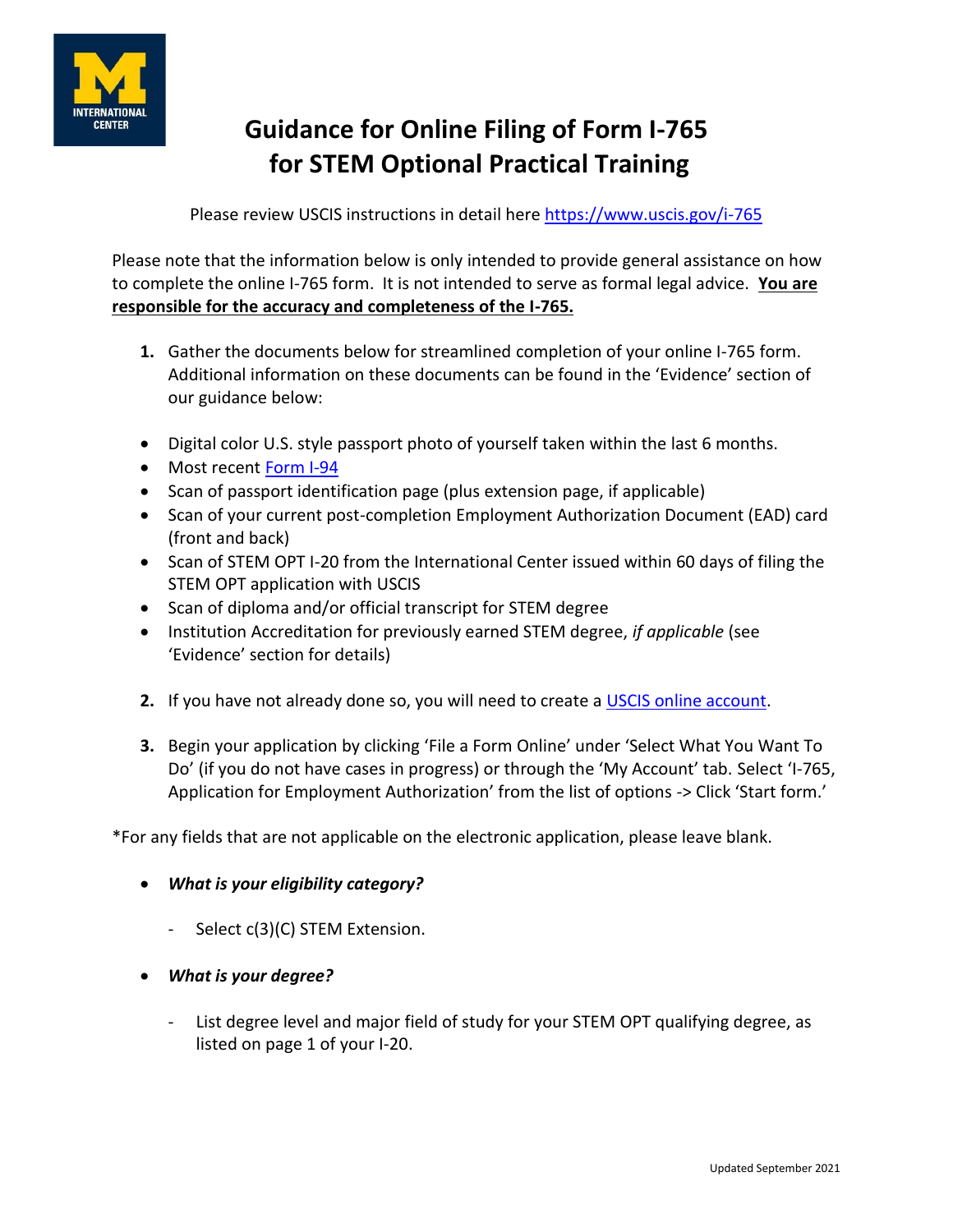- *What is your employer's name as listed in E-Verify?*
	- Please obtain this information directly from your employer's Human Resources department. University of Michigan employees should list 'The University of Michigan.'

# *What is your employer's E-Verify company identification number or a valid E-Verify client company identification number?*

- Obtain this information directly from your employer's Human Resources department. Please note that the E-Verify company identification number or E-Verify client company identification number is not equivalent to the company's EIN number. Do not use the EIN number for this section.
- If you are applying for STEM OPT extension based on F-1 status sponsored by U-M Ann Arbor, U-M's E-Verify number will be e-mailed directly to the supervisor that you list on your **[online STEM OPT I-20 request form](https://internationalcenter.umich.edu/resources/forms/opt-stem-extension-i20-request)**.

# *What is your reason for applying?*

- Select 'initial permission to accept employment.' This guidance is based on page 1 of the **[USCIS instructions for I-765](https://www.uscis.gov/sites/default/files/document/forms/i-765instr.pdf)** which indicate that the renewal option is for an EAD issued to an eligible applicant after the expiration of a previous EAD issued under the *same category*. STEM OPT extension (c)(3)(C) is a different category of employment authorization from post-completion OPT (c)(3)(B).

## *Have you previously filed Form I-765?*

- Select yes and be sure to upload evidence of previous I-765 filings including a scan of your post-completion OPT EAD card (front and back) in the 'Evidence' section of the form.

## *Is someone assisting you with completing this application?*

Select the appropriate answer. Most students should select 'no,' unless you have an immigration attorney or employer representative helping you prepare the application. Most students handle the OPT application filing on their own.

## *What is your current legal name?*

- Record your name as shown in your passport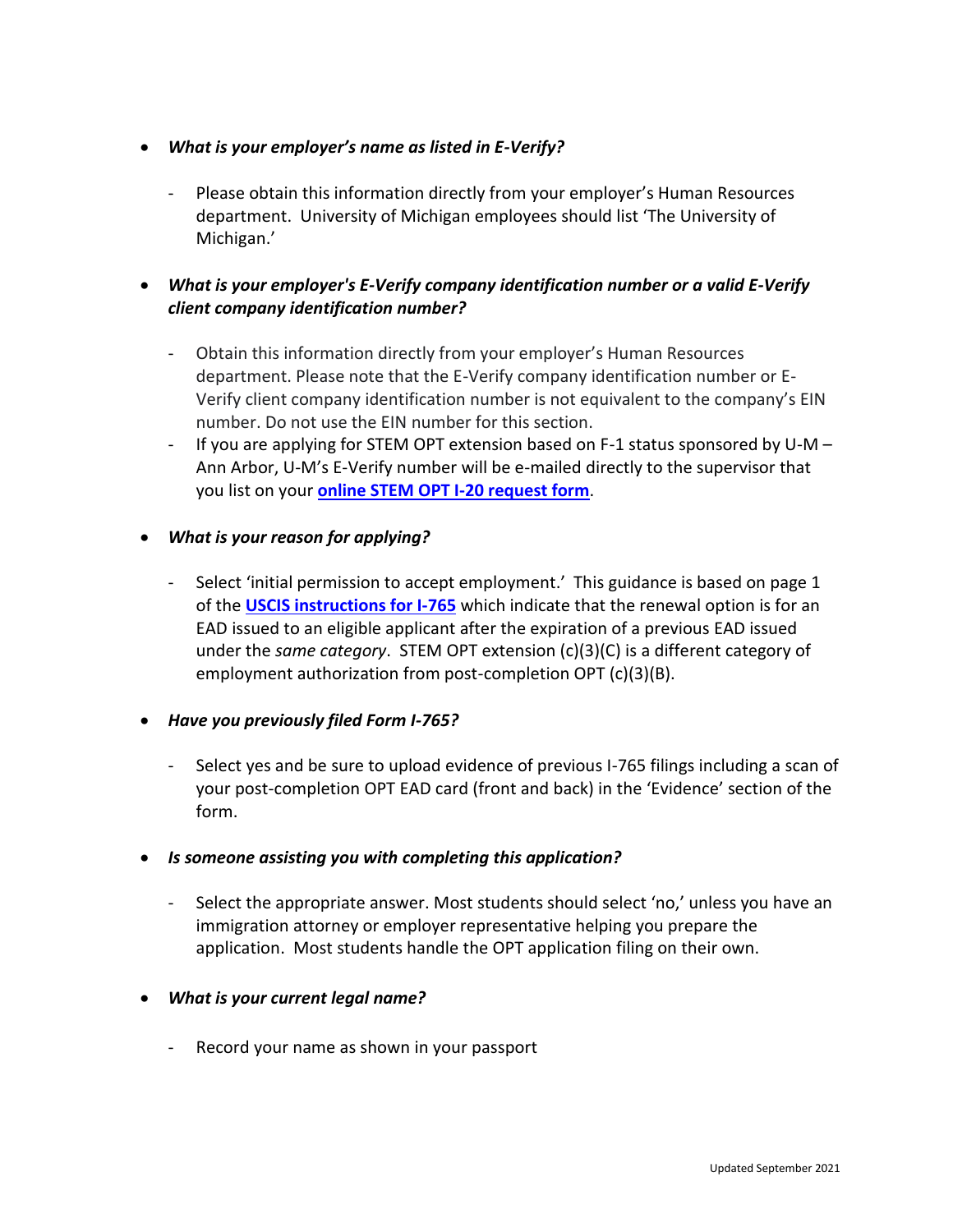- *Have you used any other names since birth?*
	- Please be sure to include any other names used with the university or listed on any formal documents. This includes other naming formats, aliases, maiden names and nicknames.
- *How may we contact you?*
	- Daytime telephone number
	- Mobile telephone number (if any)
	- Email address
- *What is your current U.S. mailing address?*
	- Record the address you want your OPT documents and EAD card mailed to. If it is a friend or family member's address, list their name in the 'In care of name' box, if applicable. We strongly recommend that this mailing address is valid for at least 6 months into the future since changing addresses during a pending OPT application may lead to mail delivery issues.
- *Is your current mailing address the same as your physical address?* 
	- Select the appropriate answer and if you answered 'No,' list your physical address.
- *What is your gender?*
- *What is your marital status?*
- *What is your city, town, or village of birth?*
- *What is your state or province of birth?*
- *What is your country of birth?*
- *What is your date of birth?*
	- Be sure to use the U.S. date format (MM/DD/YYYY)
- **What is your country of citizenship or nationality?**
	- List all countries where you are currently a citizen or national.
- *What is your Form I-94 Arrival-Departure Record Number (if any)?*
	- Instructions on finding and printing your most recent I-94 are available on the International Center's website: **<https://internationalcenter.umich.edu/i-94>**
- *Date of arrival* 
	- Record the date you last entered the U.S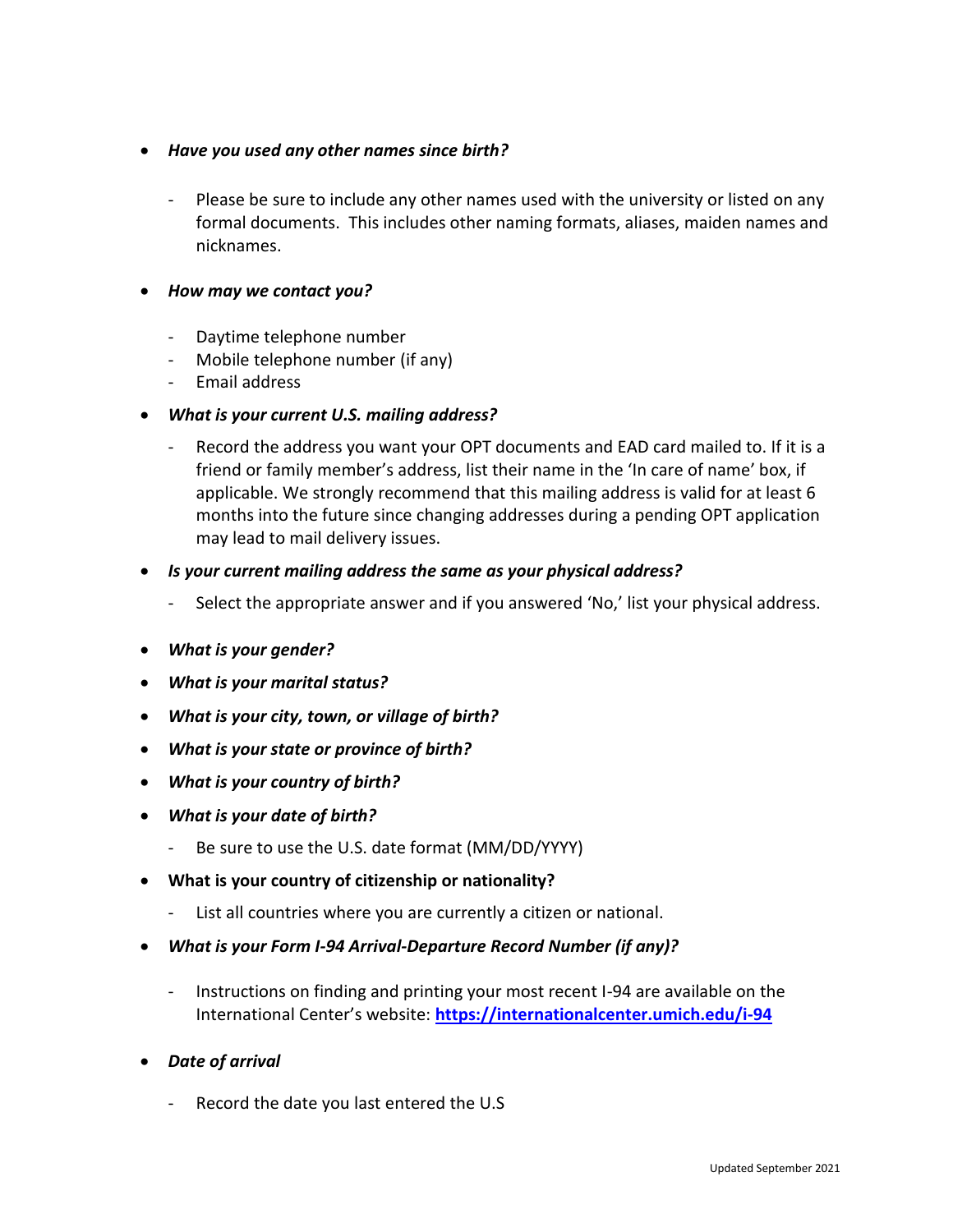# *Place of arrival*

- Select your port of entry of arrival from the drop down menu. U.S. Customs and Border Protection (CBP) preclearance is available in some foreign airports which is why your port of entry may also be a location outside of the U.S.
- *Status at last arrival*
	- Select F-1 F1 Student, Academic or Language Program unless you obtained an incountry change of status through USCIS after your most recent date of entry to the  $ULS.$
- *What is the passport number of your most recently issued passport?*
- *What is your travel document number (if any)?*
	- Most students should leave this question blank. If you do not have a valid passport, but your country has issued a valid travel document for you instead, please enter the travel document number here. If you have a valid passport, be sure to list the passport number in the previous question.
- *What is the expiration date of your passport or travel document?*
	- Be sure to list the expiration date of your most recently issued passport, even if your F-1 visa is in a prior passport.
- *What country issued your passport or travel document?*
	- List the information from your most recently issued passport, even if your F-1 visa is in a prior passport.
- *What is your current immigration status or category?*
	- Select F-1 F1 Student, Academic or Language Program
- *What is your Student and Exchange Visitor Information System (SEVIS) Number (if any)?*
	- Record the information directly from your I-20. The SEVIS ID is listed on the top left corner of your I-20 and starts with "N00…"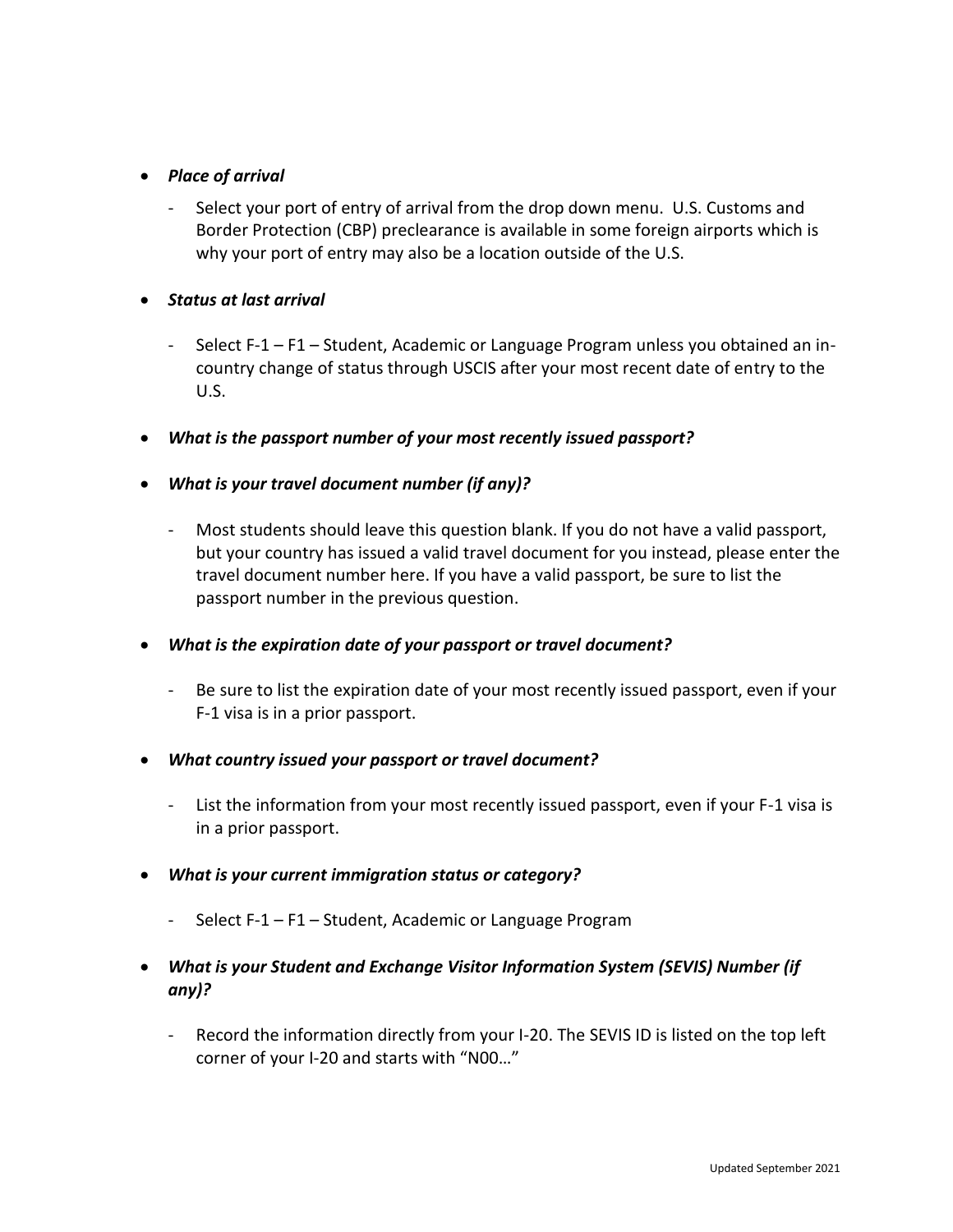## *What is your A-Number?*

- Please list your A-number. Your A-number is the USCIS # listed on your postcompletion OPT EAD card.
- *What is your USCIS Online Account Number?*
	- Input your USCIS Online Account number, if known/created
- *Has the Social Security Administration (SSA) ever officially issued a Social Security card to you?*
- *Do you want the SSA to issue you a Social Security card?*
	- If you would like a social security card issued, you must select 'Yes' to the consent of disclosure and provide your parents' name information.

# **Evidence**

- *2x2 photo*
- You will need to upload a recent (taken within the last 6 months) U.S. style passport photograph of yourself. Please refer to the **[Department of State's website](https://travel.state.gov/content/travel/en/us-visas/visa-information-resources/photos.html)** as well as the instructions on the online I-765 application for additional information on the photo requirements.
- As a best practice, do not re-use photos that you have previously used on your passport or visa, as this may lead to issues with your application.
- You may wish to use the Department of State's **[Photo Tool](https://tsg.phototool.state.gov/photo)** to upload your photo and crop to the correct size.
- Most recent [Form I-94.](https://internationalcenter.umich.edu/i-94) Please note that if you changed to F-1 status within the US via a successful in-country change of nonimmigrant status (Form I-539) application with USCIS and have not since traveled outside the US, the I-94 is located on your change of status approval notice document (I-797).
- Employment Authorization Document or Government ID
- Upload a scan of your post-completion OPT EAD card (front and back)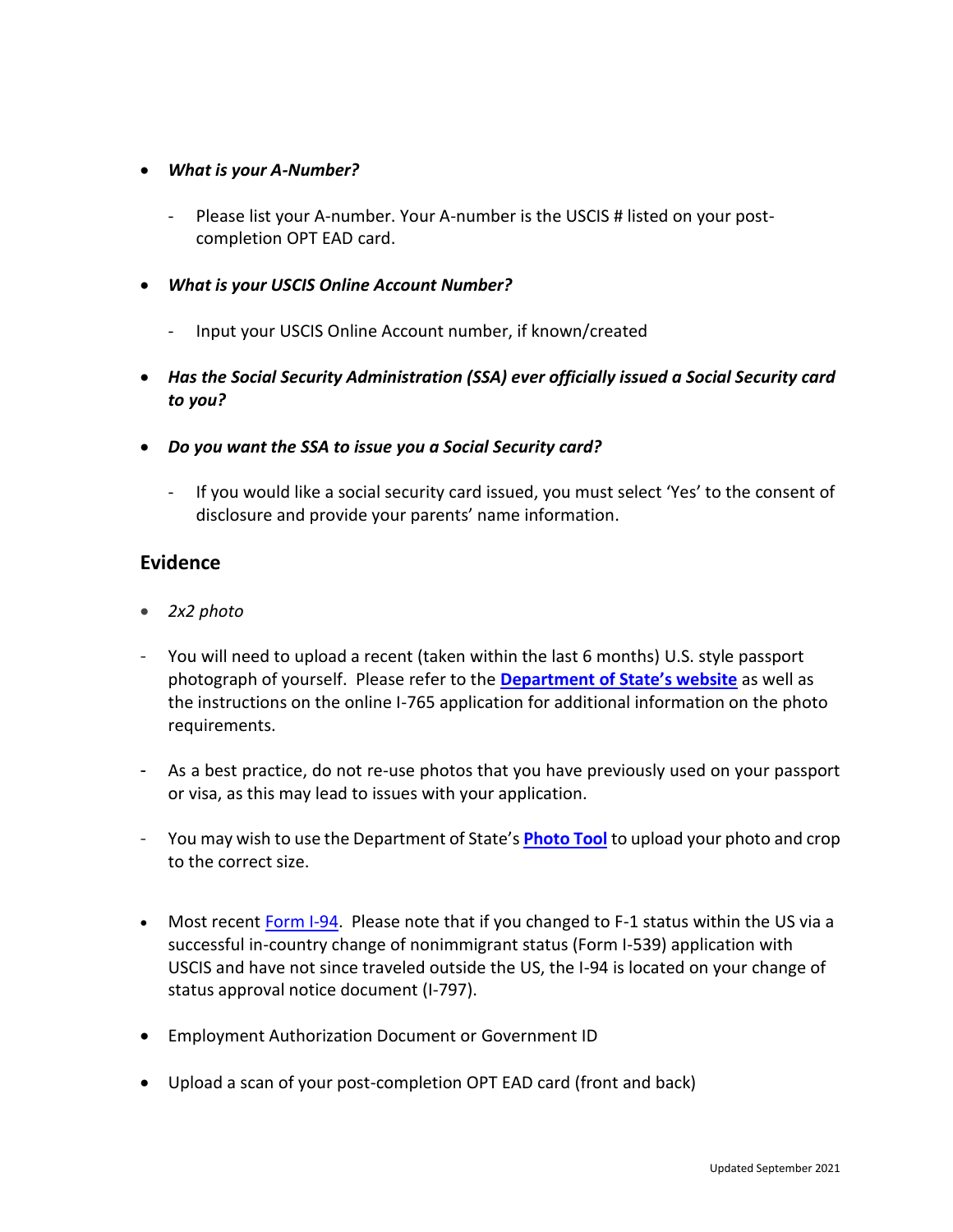Although the USCIS system indicates that a scan of the EAD is sufficient for this section, we strongly recommend that you also upload your most recently issued valid passport identification page showing picture, name, date of birth, and passport expiration date.

If the photo in the passport is not clear or varies widely from your current appearance, we recommend that you also include a clear copy of another form of identification, such as a state-issued driver's license or identification card.

- Form I-20, Certificate of Eligibility For Nonimmigrant Student Status
- Upload a scan of your STEM OPT I-20 from the International Center **issued within 60 days of filing your OPT application with USCIS**

Please take the following actions before uploading the STEM OPT I-20 to the USCIS online system:

- 1. Double check your Program of Study information on page 1 of the I-20 and the STEM OPT recommendation dates on page 2 of the I-20 to ensure they are correct.
- 2. Please be sure to sign/date (MM/DD/YYYY) the bottom of page 1 of your I-20 in the 'Student attestation' section.
- 3. **Your OPT application must be filed with USCIS within 60 days of the OPT I-20 issuance date.** You can confirm the date your OPT I-20 was issued by viewing the "DATE ISSUED" section on page 1 in the "School Attestation" box. If your STEM OPT I-20 recommendation is expiring or has expired, please contact the [International Center](https://internationalcenter.umich.edu/advising-hours) as soon as possible for assistance with obtaining an updated STEM OPT I-20.
- College degree
- Upload a scan of your diploma and/or official transcript indicating the degree level and major field of study for your STEM degree
- **•** Institution Accreditation
- This section is only applicable if your STEM OPT extension is *based on a previously earned STEM degree*. If you are applying for STEM OPT extension based on your postcompletion OPT degree from U-M, you do not need to upload anything in this section.
- If you are applying for STEM extension based on a previously earned STEM degree, we suggest that you upload the following documentation: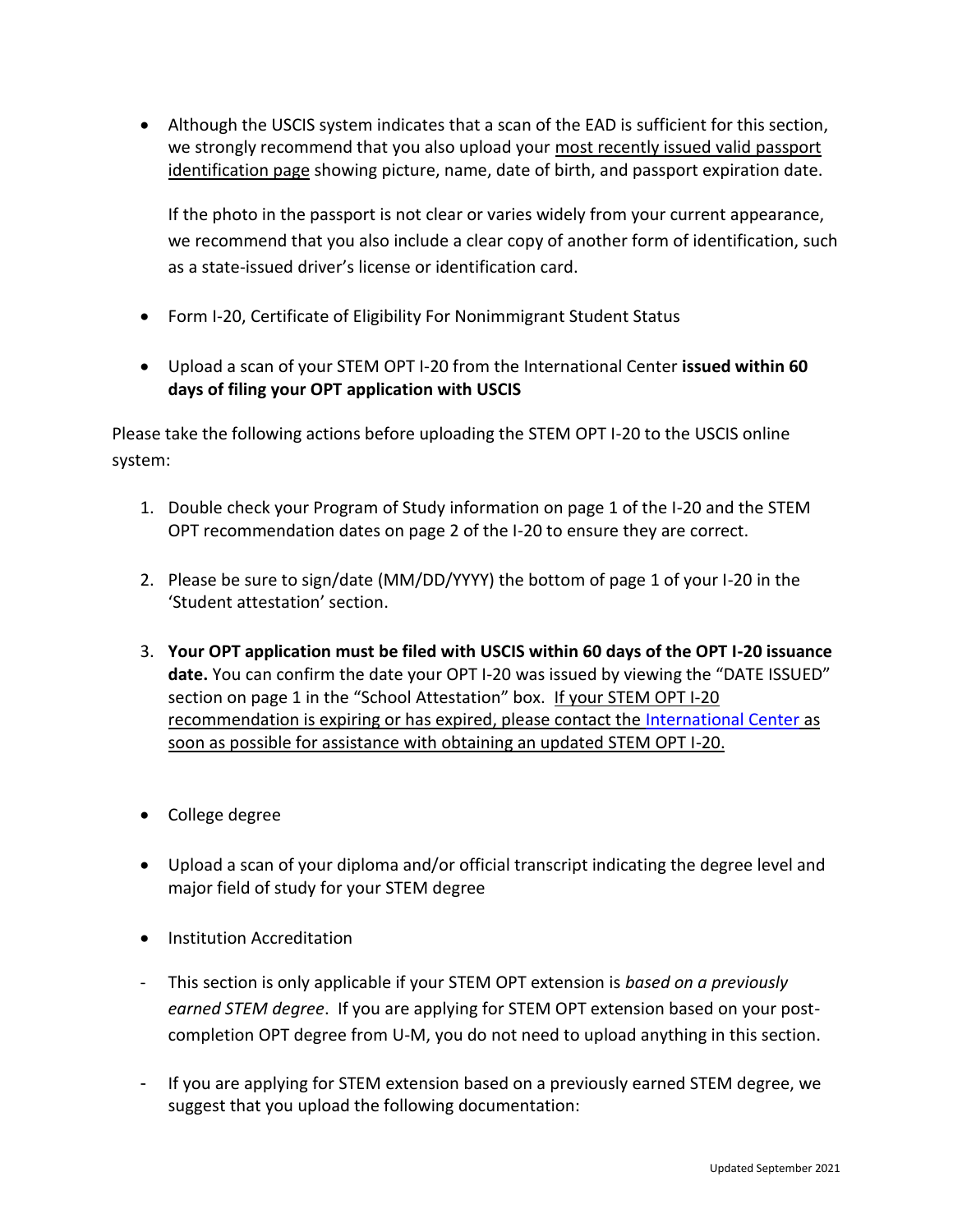1. I-20 (pages 1 and 2) from your previous degree showing the STEM eligible CIP code.

2. School accreditation approval letter from your school or alternate documentation of current accreditation.

- If your previously earned STEM degree was conferred by the University of Michigan, the accreditation information can be found on the [Higher Learning Commission website.](https://www.hlcommission.org/Directory-of-HLC-Institutions.html) Please print the action letter.
- If your previously earned STEM degree was not from U-M, please search for documentation of your academic institution's accreditation online or contact your previous academic institution to verify how to obtain evidence of school accreditation.

3. SEVP certification documentation from your school or here (must be currently certified): [https://studyinthestates.dhs.gov/school-search.](https://studyinthestates.dhs.gov/school-search)

# **Additional Information**

If you need to provide additional information for any of your answers to the questions in this form, enter it into the space below. You should include the questions that you are referencing.

If you do not need to provide any additional information, you may leave this section blank.

\*STEM extension does not require listing previously issued CPT/OPT or SEVIS numbers.

#### **Review your application**

- Be sure to carefully review your application before filing online to ensure that all applicable questions were answered. The online system will allow you to submit the application without completing some of the required fields for the application.

#### **Your statement**

- Under 'Applicant's statement,' you must check 'I can read and understand English, and have read and understand every question and instruction on this application, as well as my answer to every question.'

#### **Your signature**

- You must check 'I have read and agree to the applicant's statement.' Be sure to read the statement listed above this attestation.
- Provide your digital signature in the box by typing your full legal name.